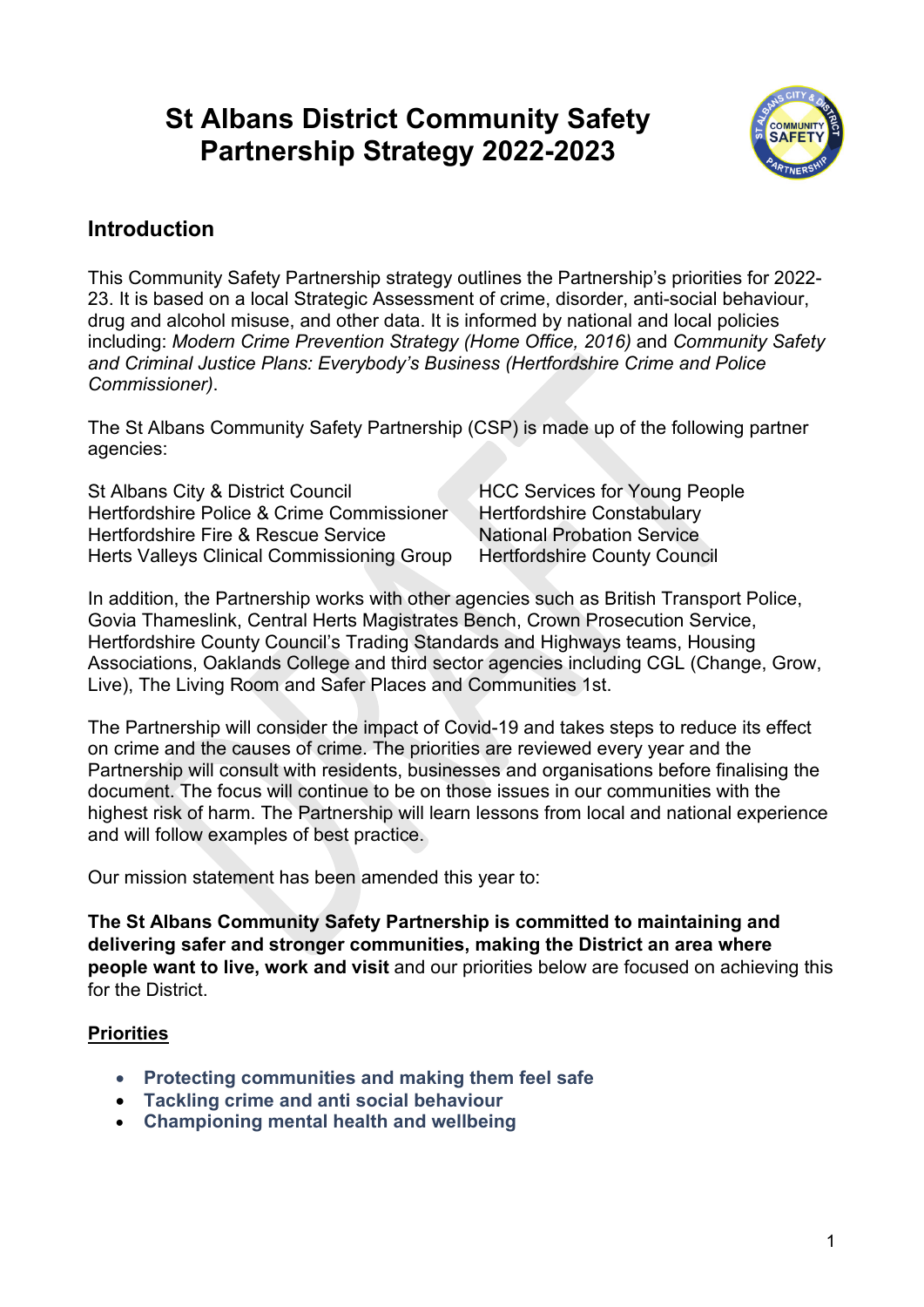# **Hertfordshire Fire & Rescue Performance Summary: April 2021 to Dec 2021**

|                      | <b>Deliberate Fires</b> | <b>Primary Fires</b> | <b>Fire Injuries</b> |  |  |  |  |
|----------------------|-------------------------|----------------------|----------------------|--|--|--|--|
| <b>Hertfordshire</b> | $-24\%$ (860 to 654)    | $-6\%$ (896 to 840)  | $+85\%$ (33 to 61)   |  |  |  |  |
| <b>St Albans</b>     | $-22\%$ (89 to 69)      | -11% (111 to 99)     | Fallen 4 to 1        |  |  |  |  |

#### **Hertfordshire Constabulary Performance Summary: April 2021- Dec 2021**

The table below shows a summary of the Partnership's performance against crime types during the first three quarters of the year and compares it to the same period last year.

| Comparison Sheet - ST ALBANS (Between 01/04 and 04/01) |              |         |        |             |                  |                |        |                     |              |         |             |
|--------------------------------------------------------|--------------|---------|--------|-------------|------------------|----------------|--------|---------------------|--------------|---------|-------------|
|                                                        | <b>CRIME</b> |         |        |             |                  | <b>OUTCOME</b> |        | <b>OUTCOME RATE</b> |              |         |             |
| <b>CRIMES</b> Year To Date                             | This<br>Year | 2019/20 | Change | %<br>Change | This<br>Year     | 2019/20        | Change | %<br>Change         | This<br>Year | 2019/20 | %<br>Change |
| ALL CRIME                                              | 6335         | 6924    | $-589$ | $-8.5%$     | 690              | 848            | $-158$ | $-18.6%$            | 10.9%        | 12.2%   | $-1.4%$     |
| <b>ELARSON AND CRIMINAL DAMAGE</b>                     | 582          | 734     | $-152$ | $-20.7%$    | 32               | 44             | $-12$  | $-27.3%$            | 5.5%         | 6.0%    | $-0.5%$     |
| <b>DI BURGLARY</b>                                     | 315          | 527     | $-212$ | $-40.2%$    | 11               | 27             | $-16$  | $-59.3%$            | 3.5%         | 5.1%    | $-1.6%$     |
| <b>EI DRUG OFFENCES</b>                                | 176          | 179     | -3.    | $-1.7%$     | 165              | 137            | 28     | 20.4%               | 93.8%        | 76.5%   | 17.2%       |
| <b>EL MISCELLANEOUS CRIMES AGAINST SOCIETY</b>         | 122          | 124     | $-2$   | $-1.6%$     | 24               | 27             | -3     | $-11.1%$            | 19.7%        | 21.8%   | $-2.1%$     |
| <b>EL POSSESSION OF WEAPONS</b>                        | 48           | 61      | $-13$  | $-21.3%$    | 27               | 30             | $-3$   | $-10.0%$            | 56.3%        | 49.2%   | 7.1%        |
| <b>EI PUBLIC ORDER OFFENCES</b>                        | 468          | 442     | 26     | 5.9%        | 76               | 60             | 16     | 26.7%               | 16.2%        | 13.6%   | 2.7%        |
| <b>DI ROBBERY</b>                                      | 39           | 71      | $-32$  | $-45.1%$    | 5.               | 14             | -9     | $-64.3%$            | 12.8%        | 19.7%   | $-6.9%$     |
| <b>EI SEXUAL OFFENCES</b>                              | 181          | 200     | $-19$  | $-9.5%$     | 16 <sup>16</sup> | 12             |        | 33.3%               | 8.8%         | 6.0%    | 2.8%        |
| <b>EITHEFT</b>                                         | 1437         | 1753    | $-316$ | $-18.0%$    | 137              | 277            | $-140$ | $-50.5%$            | 9.5%         | 15.8%   | $-6.3%$     |
| <b>EI VEHICLE OFFENCES</b>                             | 673          | 807     | $-134$ | $-16.6%$    | 14               | 26             | $-12$  | $-46.2%$            | 2.1%         | 3.2%    | $-1.1%$     |
| <b>III VIOLENCE AGAINST THE PERSON</b>                 | 2294         | 2026    | 268    | 13.2%       | 183              | 194            | $-11$  | $-5.7%$             | 8.0%         | 9.6%    | $-1.6%$     |
|                                                        |              |         |        |             |                  |                |        |                     |              |         |             |
| <b>DOMESTIC ABUSE (Crimes With DA Flag Attached)</b>   | 968          | 858     | 110    | 12.8%       | 59               | 93             | $-34$  | $-36.6%$            | 6.1%         | 10.8%   | $-4.7%$     |

|                           | <b>CRIME</b>    |         |        |             | <b>OUTCOME</b> |         | <b>OUTCOME RATE</b> |             |              |         |             |
|---------------------------|-----------------|---------|--------|-------------|----------------|---------|---------------------|-------------|--------------|---------|-------------|
| <b>CRIMES Monthly</b>     | This<br>Year    | 2019/20 | Change | %<br>Change | This<br>Year   | 2019/20 | Change              | %<br>Change | This<br>Year | 2019/20 | %<br>Change |
| E ALL CRIME - APR         | 657             | 793     | $-136$ | $-17.2%$    | 91             | 94      | $-3$                | $-3.2%$     | 13.9%        | 11.9%   | 2.0%        |
| <b>EL ALL CRIME - MAY</b> | 699             | 790     | $-91$  | $-11.5%$    | 75             | 97      | $-22$               | $-22.7%$    | 10.7%        | 12.3%   | $-1.5%$     |
| E ALL CRIME - JUN         | 772             | 783     | $-11$  | $-1.4%$     | 62             | 120     | $-58$               | $-48.3%$    | 8.0%         | 15.3%   | $-7.3%$     |
| E ALL CRIME - JUL         | 692             | 754     | $-62$  | $-8.2%$     | 75             | 107     | $-32$               | $-29.9%$    | 10.8%        | 14.2%   | $-3.4%$     |
| EL ALL CRIME - AUG        | 727             | 759     | $-32$  | $-4.2%$     | 57             | 93      | $-36$               | $-38.7%$    | 7.8%         | 12.3%   | $-4.4%$     |
| E ALL CRIME - SEP         | 701             | 764     | $-63$  | $-8.2%$     | 72             | 88      | $-16$               | $-18.2%$    | 10.3%        | 11.5%   | $-1.2%$     |
| E ALL CRIME - OCT         | 651             | 783     | $-132$ | $-16.9%$    | 74             | 72      | 2                   | 2.8%        | 11.4%        | 9.2%    | 2.2%        |
| E ALL CRIME - NOV         | 731             | 742     | $-11$  | $-1.5%$     | 95             | 95      | $\bf{0}$            | 0.0%        | 13.0%        | 12.8%   | 0.2%        |
| EI ALL CRIME - DEC        | 628             | 675     | $-47$  | $-7.0%$     | 68             | 76      | $-8$                | $-10.5%$    | 10.8%        | 11.3%   | $-0.4%$     |
| EI ALL CRIME - JAN        | $\overline{17}$ | 81      | $-4$   | $-4.9%$     | 21             | 93      | $-72$               | $-77.4%$    | 27.3%        | 114.8%  | $-87.5%$    |

## **How the Partnership plans to deliver the 2022/23 priorities.**

|                                                                                       | <b>Priorities</b>                                                                     |  |  |  |  |  |
|---------------------------------------------------------------------------------------|---------------------------------------------------------------------------------------|--|--|--|--|--|
|                                                                                       | The partnership has used all available information and data available to its members, |  |  |  |  |  |
| including a detailed risk matrix system to inform and set its priorities for 2022/23. |                                                                                       |  |  |  |  |  |
|                                                                                       |                                                                                       |  |  |  |  |  |
|                                                                                       | Protecting communities and making them feel safe: Violence against women              |  |  |  |  |  |
|                                                                                       | and girls, child sexual exploitation, criminal exploitation and modern slavery, hate  |  |  |  |  |  |
|                                                                                       | crime, extremism and radicalisation, improving youth safety, tackling serious youth   |  |  |  |  |  |
|                                                                                       | violence, reducing youth offending, providing diversionary and preventative           |  |  |  |  |  |
|                                                                                       | programs.                                                                             |  |  |  |  |  |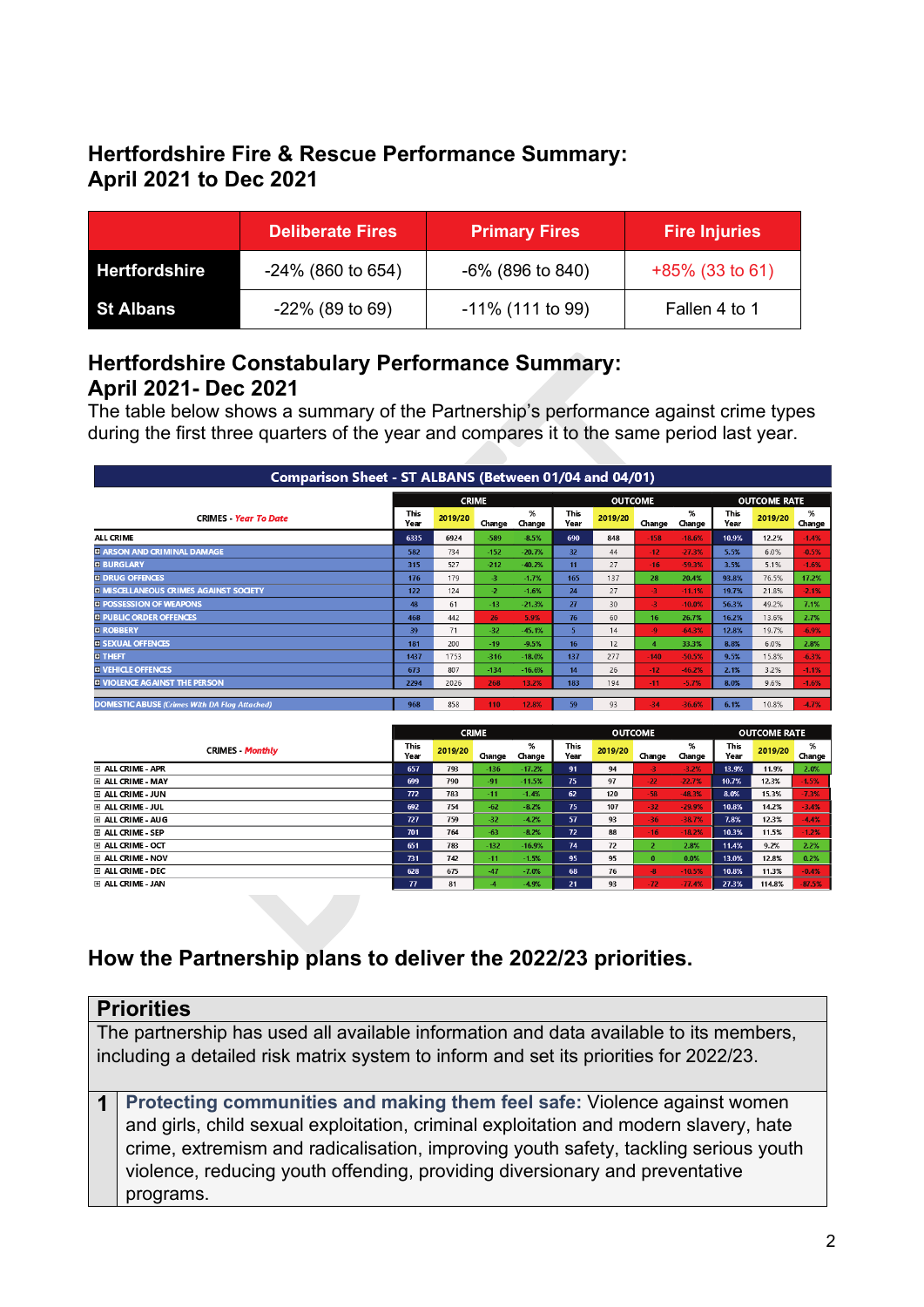The Council is working to become a white ribbon accredited organisation in order to make a difference within the District and to help end violence against women and girls. This will include holding an awareness and fund raising event and signposting women who are experiencing violence to where they can get help. The partnership will investigate opportunities to improve the safety of the District ensuring that **all**  people feel safe within our communities. Domestic abuse literature will be available in our communities through leaflets and posters in places of high visibility and at a variety of events throughout the year. Additional training will be given to local GP surgeries and other professionals who request it. The Partnership will promote DA awareness campaigns and will continue to support the Herts Domestic Abuse Helpline wherever possible.

The Partnership will continue to prioritise Domestic Abuse (DA) and the Community Protection Team will attend the bi monthly Multi Agency Risk Assessment Conference (MARAC) meetings to review serious cases. Medium risk cases will be referred to Independent Domestic Violence Advisors (IDVA) for guidance and support. The Council's team will work with the Police and the Fire Service to protect those at risk by installing fire proof letterboxes, additional lighting and other security measures.

The Council has appointed a lead champion on domestic abuse who is trained to advise Council staff on all DA issues. Training will be regularly reviewed for front line staff and council contractors who deal with council tenancies.

The Council will tackle perpetrators by taking possession action against Council tenancies and will liaise with the Police to prosecute offenders in order to keep families safe.

The Partnership recognises the impact that DA has on families and young people and the Council will fund Herts Young Homeless to provide a 'Healthy Relationships' course, "Your Voice Your Choice" to Y8 and Y9 pupils for those schools who request it. The course teaches young people the key elements of a healthy relationship, how to recognise a toxic relationship, and about giving consent.

The Partnership will examine Domestic Homicide Reviews (DHR) from other areas of the County and will implement the recommendations to ensure that lessons are learnt.

The CSP will work together to support victims of sexual assault, modern slavery and human trafficking so that they can get the help they need to restart their lives. Modern slavery is a complex crime and may involve multiple forms of exploitation. Possible victims are reviewed at monthly Joint Agency Group (JAG) meetings.

The Council will fund the popular drama production on Child Sexual Exploitation (CSE) called 'Chelsea's Choice' to Year 9 students in 10 secondary schools in St Albans and Harpenden. The productions are being supported by HCC Services for Young People which will give students the opportunity to disclose, share and discuss information, following the production.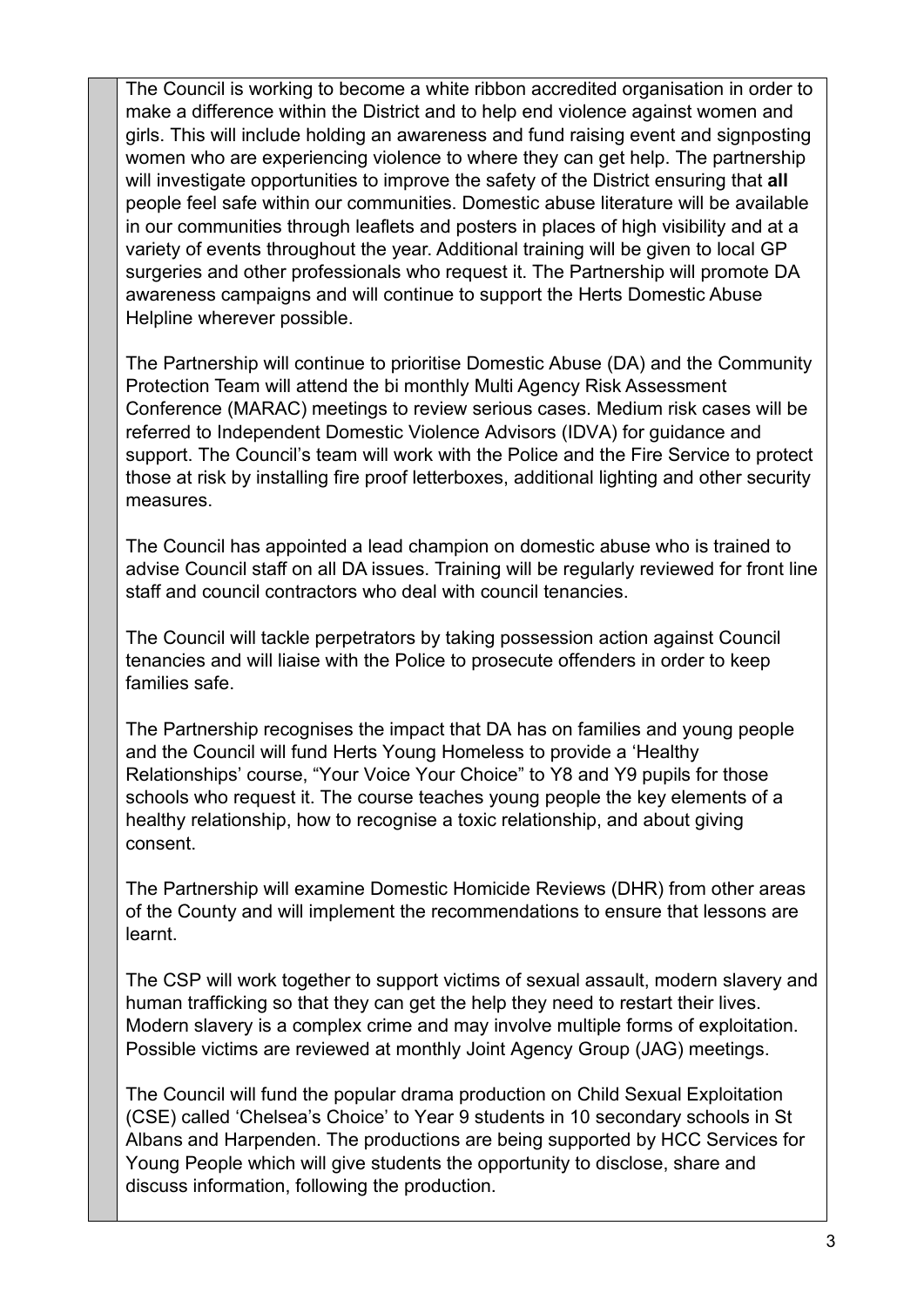The Partnership will work together to raise awareness and reduce the risks of extremism and radicalisation in the District. The CSP will strengthen its relationships with local groups to devise projects to support communities. The Council and Police will attend Channel Panel meetings and take forward actions as needed to safeguard those at risk of radicalisation.

The No More project is a replacement for the St Giles SOS project, and outreach workers will work with young people who have been identified by professionals as needing specific intense support to stop them becoming involved in knife crime and other serious criminality.

HCC services for Young People (SfYP) and HCC Specialist Adolescent Service (SASH) work in partnership with appropriate agencies to ensure that young people have access to appropriate support, both statutory and non-statutory.

SfYP will continue to deliver a local Youth Offer with a maximum of 20 projects per week across the St Albans District. These projects include locality, targeted and diversionary programmes with the outcome purpose to move young people away from risky behaviour and to understand actions and consequences. Targeted prevention programmes are designed to work with a small cohort of young people already or at risk of entering the criminal justice system.

Programmes in 2022/23 will continue to address the issues of risky behaviour, criminal and sexual exploitation and emotional and mental health wellbeing.

SfYP will work from their centres in Harpenden and St Albans and will offer Detached Working in areas of high anti-social behaviour where groups of young people gather and in other areas young people will benefit from working with experienced Youth Workers.

SfYP will continue to work in partnership with the appropriate agencies in the District and County to ensure good quality provision is available to the vulnerable young people in the area.

Intensive referral work will continue for SfYP, receiving referrals for bespoke 1-1 work with young people with complex issues. SfYP will work with the young person and refer on as appropriate and broker into projects that can best address individual young people's issues and needs.

The Partnership will engage with all communities through face to face events, social media, Community Voice (door to door) campaigns and surgeries, in order to listen to needs and concerns. This ensures that that informed resource allocation decisions can be made and problem-solving plans can be created and implemented.

The council operates a network of Closed Circuit Television cameras (CCTV) that covers some streets, open spaces, car parks and housing within the District. It also has four systems that are moved around 'hot spots', to assist in tackling crime and/or anti-social behaviour or roads identified as part of the government's Safer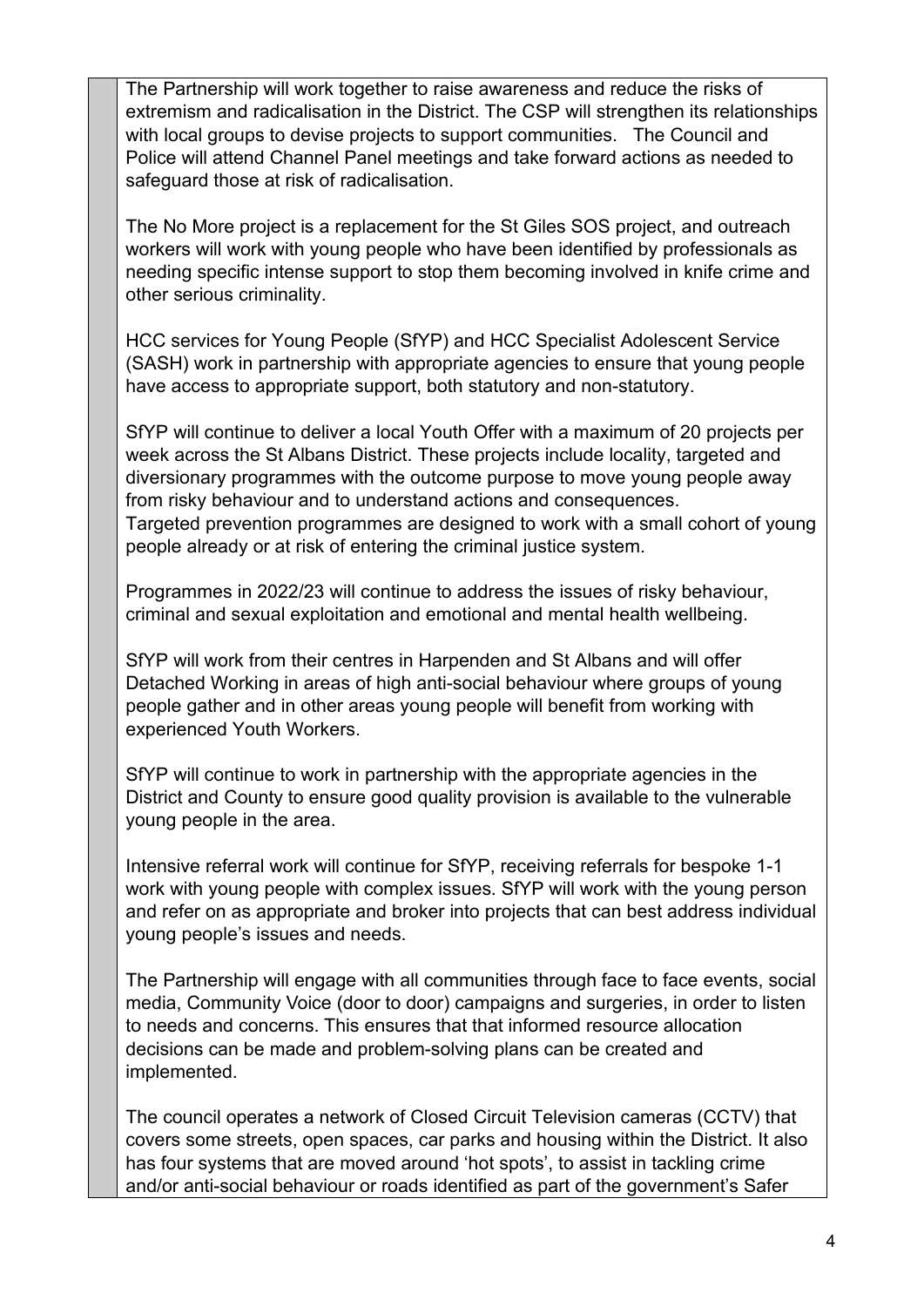|                | Streets programme. The CCTV is primarily in place to prevent and detect crime, to<br>promote Community Safety and to help reduce the fear of crime and disorder.<br>A multi-agency monitoring group meets quarterly to discuss performance issues,<br>incidents of interest, current hot spots and possible locations for the re-deployable<br>CCTV systems.                                                                                                                                                                                                                       |
|----------------|------------------------------------------------------------------------------------------------------------------------------------------------------------------------------------------------------------------------------------------------------------------------------------------------------------------------------------------------------------------------------------------------------------------------------------------------------------------------------------------------------------------------------------------------------------------------------------|
|                | The Partnership will work with communities and work with the government's<br>StreetSafe scheme to identify any places where people report feeling unsafe and<br>seek to make improvements where possible.                                                                                                                                                                                                                                                                                                                                                                          |
| 2 <sup>2</sup> | Tackling crime and anti social behaviour: high crime locations, high volume<br>crimes and those that have a high community impact nuisance, rowdy or<br>inconsiderate behaviour; vandalism, graffiti and fly-posting; street drinking and<br>related behaviour and environmental damage                                                                                                                                                                                                                                                                                            |
|                | Crime and anti-social behaviour will be tackled with a 'Prevention First' and<br>problem-solving approach.                                                                                                                                                                                                                                                                                                                                                                                                                                                                         |
|                | The Partnership will proactively seek to prevent crime and anti-social behaviour<br>before it happens, whilst responding to emerging trends or changes in public<br>concern (i.e. violence against women and girls).                                                                                                                                                                                                                                                                                                                                                               |
|                | All crime in the District, like the county, has seen a decrease compared to last year.<br>This is largely attributable to the lockdown restrictions in 2020 and 2021 which<br>restricted some activities.                                                                                                                                                                                                                                                                                                                                                                          |
|                | Offences within "the possession of a weapon" category are down on the previous<br>year, and the CSP wants to maintain the progress made in 2020 and 2021. The<br>biannual focus on knife crime via Operation Sceptre will go ahead in the Spring and<br>Autumn 2022 and the Police will be working with Trading Standards to carry out<br>further test purchasing on knives and giving the latest guidance to those businesses<br>which fail the test. Specific knife crime programmes will be targeted to young people<br>and those considered most at risk from this crime type. |
|                | The Partnership supports Hertfordshire's Serious Violent Crime Strategy the aims of<br>which include the reduction of the number of people carrying and using knives, early<br>intervention to stop people becoming involved in gangs, support for those already<br>involved in serious violence and robust enforcement where necessary. The<br>Partnership will raise awareness of all the initiatives around violent crime.                                                                                                                                                      |
|                | Anti-social behaviour, including street drinking and begging, will be tackled by joint<br>working between enforcement and treatment outreach services. The Council works<br>with the Police to try to stop begging and to signpost homeless people to Open<br>Door and other charitable organisations that can assist them. The Fire Service will<br>actively target areas of St Albans District to carry out regular vigilance checks to<br>identify possible fire risks and areas targeted by arson.                                                                             |
|                | Both the Police and the Council can issue Community Protection Warnings (CPW)<br>and Notices (CPN) to make individuals aware of the consequences of anti-social<br>behaviour and stop it reoccurring. The Partnership will work to reduce anti-social<br>behaviour in neighbourhoods using all powers at its disposal. This includes warning<br>letters, mediation, injunctions, closure orders and ultimately possession<br>proceedings.                                                                                                                                          |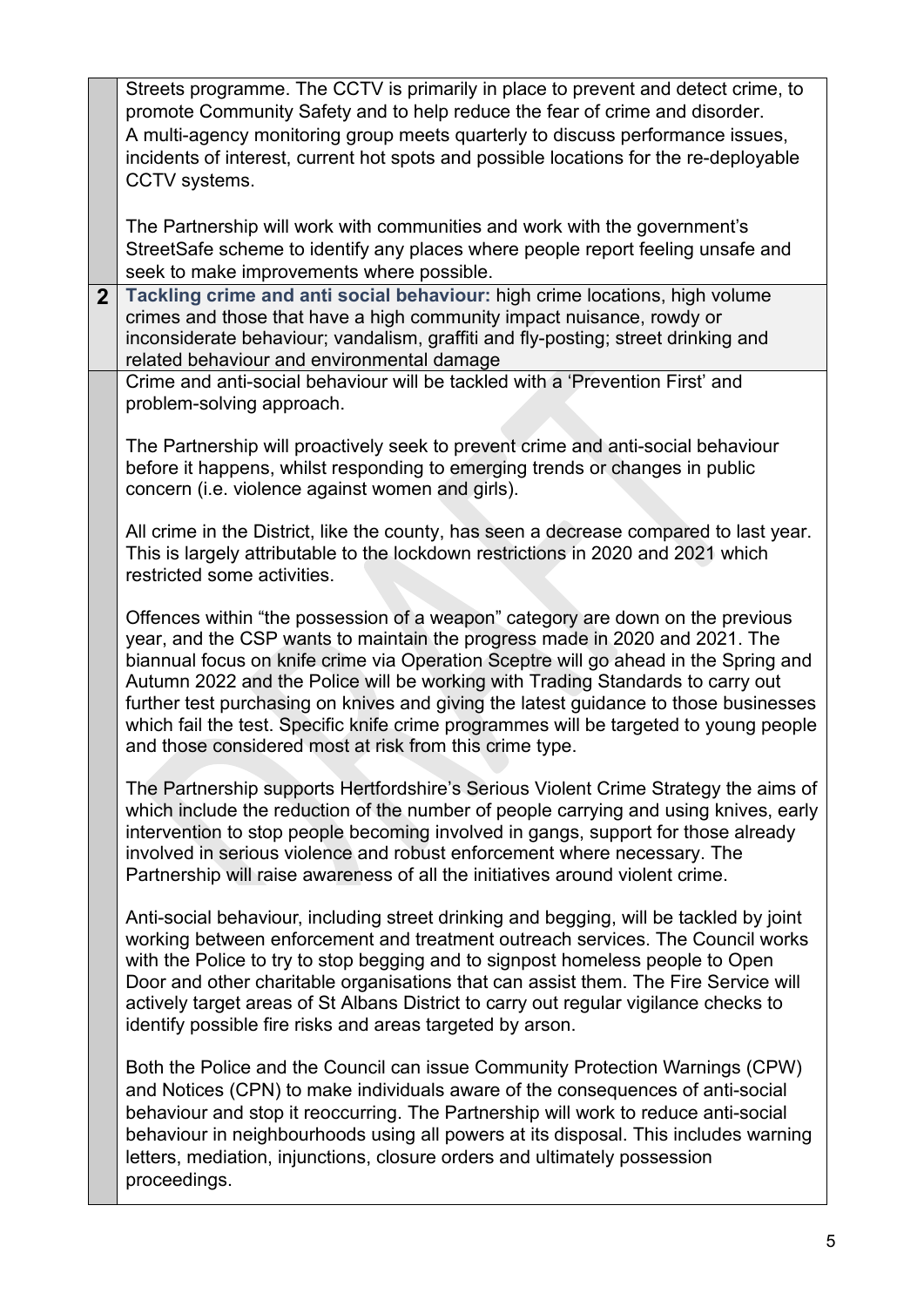The Police will issue Dispersal Notices if certain areas of the City and District experience high levels of anti-social behaviour.

Thefts **from** motor vehicle have declined this year. The Partnership will promote the "if you leave something on show, expect it go" message throughout the year and continue to remind residents to ensure that unattended vehicles are always locked and keys are kept securely away from the vehicle.

Operation Scorpion is the district's proactive policing team, which focuses on disrupting criminals through intelligence led patrols and proactive operations. Burglary, theft and robbery will remain a key focus area because of the impact it can have on the victim.

The Partnership will work to reduce anti-social behaviour in neighbourhoods using all powers at its disposal. This includes warning letters, mediation, injunctions, closure orders and ultimately possession proceedings.

The Partnership will conduct community engagement events (as far as any restrictions connected to the pandemic allow) as this is an effective way to disseminate information and resources relating to personal and home security.

The Police will also encourage residents to sign up for the Online Watch Link (OWL) messaging service which keeps people informed of what's going on locally and offers the latest crime prevention advice.

Herts Constabulary has a policing drone team and St Albans is the county lead in this area. Local officers have been trained to deploy drones in order to detect and deter rural crime, environmental and wildlife crime.

The Partnership will investigate new ways of ensuring that people are educated about scams and cyber crime – if something sounds too good to be true, it usually is. New leaflets are available from partners and banks which help people to guard against scams and fraud. The very popular free digital courses run in conjunction with Oaklands will resume, giving people the opportunity to learn how to keep safe online.

The Priority Setting Forums held quarterly in London Colney, Harpenden and St Albans, determine the main local issues. Ward Councillors, Neighbourhood Watch members and residents meet to discuss and set the priorities for each area for the next 3 months. The priorities must be evidence based.

The CSP will continue to raise awareness of flytipping in the District and remind householders of their duty of care to dispose of waste responsibly. The Council's Enforcement Officers are committed to investigating fly tipping offences and to prosecuting where necessary. The Partnership liaises closely with the Herts Flytipping Group and has agreed to share intelligence with the Environment Agency. Road stops will be conducted with the Police and Trading Standards to ensure that waste is not dumped illegally and ensure traders have the correct waste carriers' licences. The Council's waste management team coordinates with the contractor to minimise graffiti and littering in the District.

3 **Championing mental health and wellbeing:** Suicide prevention, support services, tackling drug and alcohol misuse, safeguarding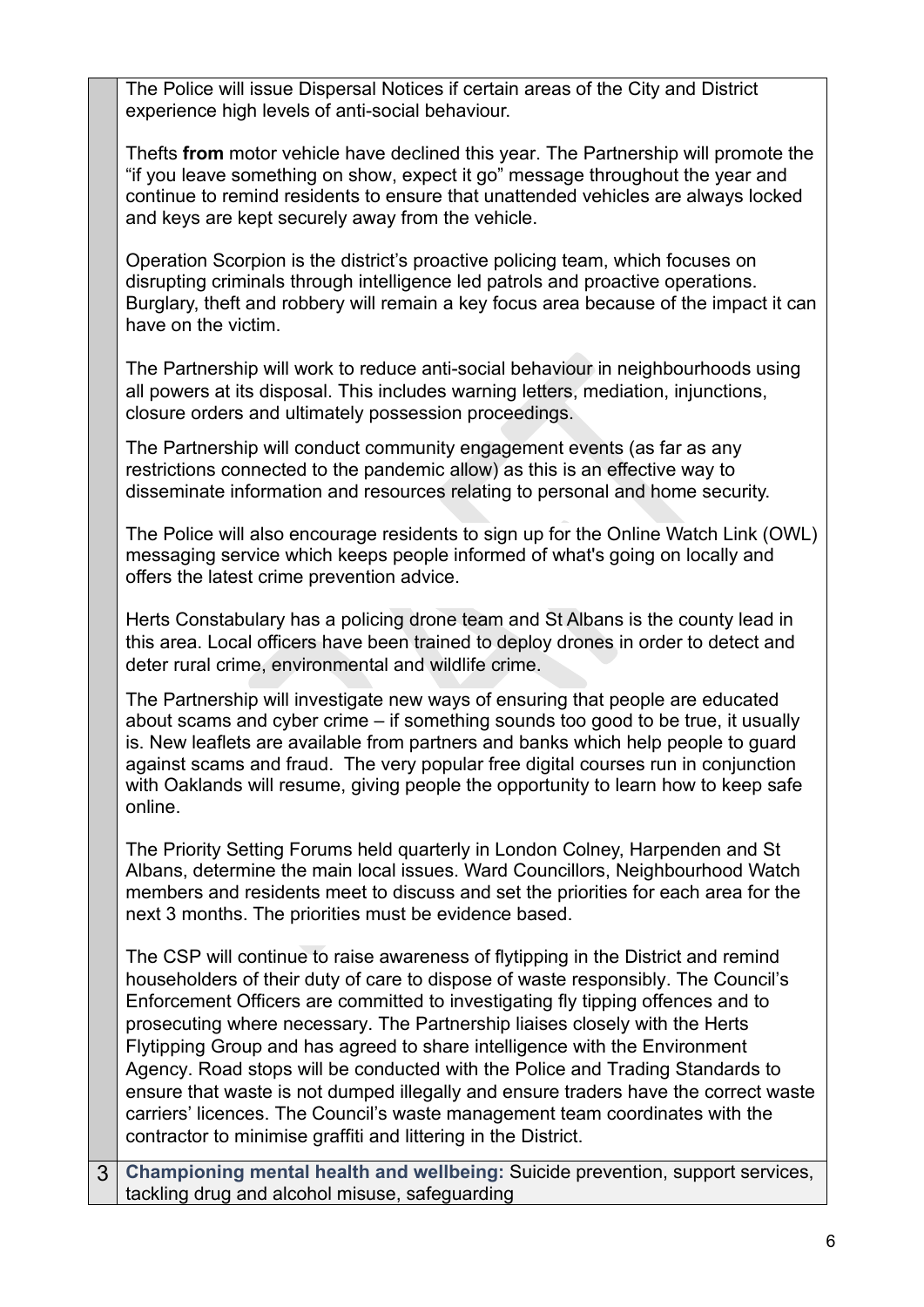The Partnership will work together to share and inform on training opportunities to increase education, awareness, and response. Training and resources should include referral pathways and signposting for children, young people, and adults. Partners will also take the opportunity to share best practice and case studies to ensure courses and training being provided is relevant and current.

The Partnership will also share learning and best practice with local GPs to raise awareness and share resources, including those available through the Healthy Hub, so that they are able to appropriately signpost service users to the multitude of support services available in the District. This will include continuing to raise awareness about domestic abuse and the resources available to support victims.

The CSP takes its role of safeguarding children and vulnerable adults very seriously. All agencies will liaise quickly and efficiently to organise and attend a Multi Disciplinary Team meeting to ensure that right measures are put in place. Working with Care4Freedom and the Community Mental Health Team, the CSP will explore all avenues to keep vulnerable people safe.

The Council will respond promptly to all requests from Herts County Council (HCC) for information regarding children on Children Protection Plans and will support the delivery of the plan.

All partners will remain vigilant when working within the community and make timely referrals to get early intervention for vulnerable people. Key identified agencies will continue to create effective routes into treatment for people with drug/alcohol and mental health problems, known as dual diagnosis. At times this may require the lead agency to seek advice from the relevant professional agency and coordinate partnership meetings to gain support for those in need and especially when a person is in immediate crisis.

The partnership will organise walkabouts to identify street drinkers and give them advice about how and where to seek help.

Working with cross border partners, the Police will persist is disrupting drugs supply and in pursuing those involved in County Lines to keep children and vulnerable adults safe.

The Safer Neighbourhood Team (SNT) will continue to tackle the supply of illegal drugs in the District and will work with Operation Scorpion to execute warrants at properties where intelligence indicates dealing is taking place. The Community Protection team will collaborate with the Police to serve closure orders on premises associated with drugs misuse.

Partner agencies will utilise support services such as counselling, mental health support, and substance misuse treatment. It may also include safeguarding or protecting individuals and children where appropriate.